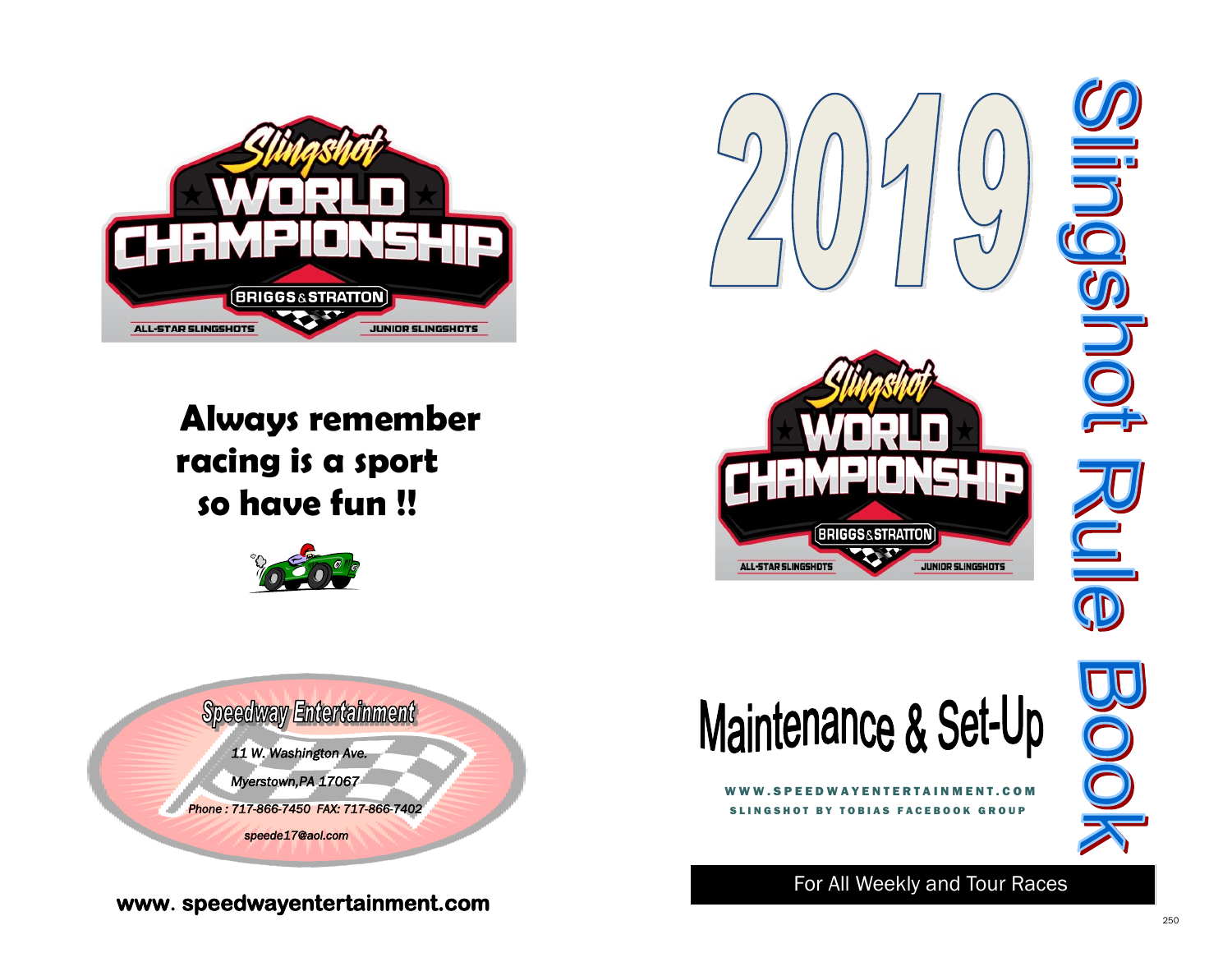### *RULES FOR 2019*

- **1. All cars raced must be exclusively supplied by the manufacturer, Speedway Entertainment. Engraved Slingshot plates must not be removed. 2019 Registration and inspection mandatory.**
- **2. Absolutely no structural modifications (welding, cutting, additions or brackets). The bodies must remain as supplied by the manufacturer and must fit the templates. All bends, rolls and holes must be within 3/8" of an inch of the certified Slingshot body.**
- **3. You can adjust your car anyway you want but don't cut, grind, drill or weld any components.**
- **A. Coil Spring adjustment with sleeve & nut allowed.**
- **B. Panhard length: Front 16" Rear 14"**

**C. Weight ballast: No liquid or loose weight allowed. . Addon weight cannot be outside of cockpit and must be secure.**

**D. Rear axle must be SE supplied solid. Cars must be 2 wheel drive at all times.**

**E. Coil Spring 60, 80, 100, or 120 lb. only. You can mix and match. One coil over spring maximum per corner.**

**4. 68 tooth gear sprocket maximum. All sprockets must be complete, no teeth missing or added holes drilled.**

- **5. Tires: Maintained durometer readings**
- **A. 16-650 and 18-950 minimum durometer reading: 60**
- **B. Front asphalt minimum durometer reading: 65**

**C. All cars checked must be within 4% of each other. EX: If all cars durometer at 62 your tire cannot be more than 2.48 lower than that.**

**Air Pressure: For 2019, 24 lbs. min. in LR will be required . Juniors will have no air rule. Air must touch rubber of tire (NO LINERS). If inner tube is used it also must touch tire rubber. Only 1 valve stem allowed** 

### **<sup>2018</sup> Champions**

#### **All Star World Champion : Jared Silfee**

| Northeast:                                                           | JARED SILFEE                                                             |  |
|----------------------------------------------------------------------|--------------------------------------------------------------------------|--|
| <b>Maple Leaf:</b>                                                   | <b>SYLVAIN CARREIR</b>                                                   |  |
| Great Lakes:                                                         | <i>LILLI REPS</i>                                                        |  |
| Speedweeks:                                                          | <b>JARED SILFEE</b>                                                      |  |
| <b>2018 Track Champions</b>                                          |                                                                          |  |
|                                                                      | Linda's: Dave Carraghan Action Track: Jared Silfee                       |  |
| Hamlin: Scott Neary                                                  | <b>Hamlin Supers: Dale Kober</b>                                         |  |
| Shellhammers: Dakota Kohler Spirit @ Bridgeport: Dave McCullough     |                                                                          |  |
|                                                                      | <b>Button Buck: Joe Chisholm / Gage Motl Snydersville: Dillon Emmons</b> |  |
| <b>Glen Ridge: Mike Hill</b>                                         | <b>Estevan: Ryder Reynard</b>                                            |  |
| <b>Oakland Valley: Amber Baccaglini</b> Flomaton: Wendy Ward         |                                                                          |  |
|                                                                      | Mississippi Thunder: Brady Boland RPM & Granby: Felix Roy                |  |
|                                                                      | Northwest Florida: Abbey Cauley Drummond: Keven Letendre                 |  |
|                                                                      | Juniors:                                                                 |  |
|                                                                      | Junior World Champion: SHELBY MCLAUGHLIN                                 |  |
| Ir. National Series: Sunshine / Dakota Fox Great Lakes / Koby Wagner |                                                                          |  |
|                                                                      | Mountain / Joseph Lewis Maple Leaf / Raphael Gougeon                     |  |
| <b>Northeast: Kasey Hufcut</b>                                       |                                                                          |  |
| Miss. Thunder: Mason Stockhausen Hamlin: Shelby McLaughlin           |                                                                          |  |
| <b>Button Buck Juniors: Koby Wagner Snydersville: Tucker Cole</b>    |                                                                          |  |
|                                                                      | <b>Oakland Valley: Kasey Hufcut RPM: Bryan Preville</b>                  |  |
|                                                                      | Shellhammers: Trent Warner Drummond & Granby: Elliot Gamache             |  |
| Action Track USA: Tyler Ulsh Jamestown: Jaidyn Edinger               |                                                                          |  |
|                                                                      | <b>Glen Ridge: Garrett Poland Flomaton: Dakota Fox</b>                   |  |
|                                                                      | Page 11                                                                  |  |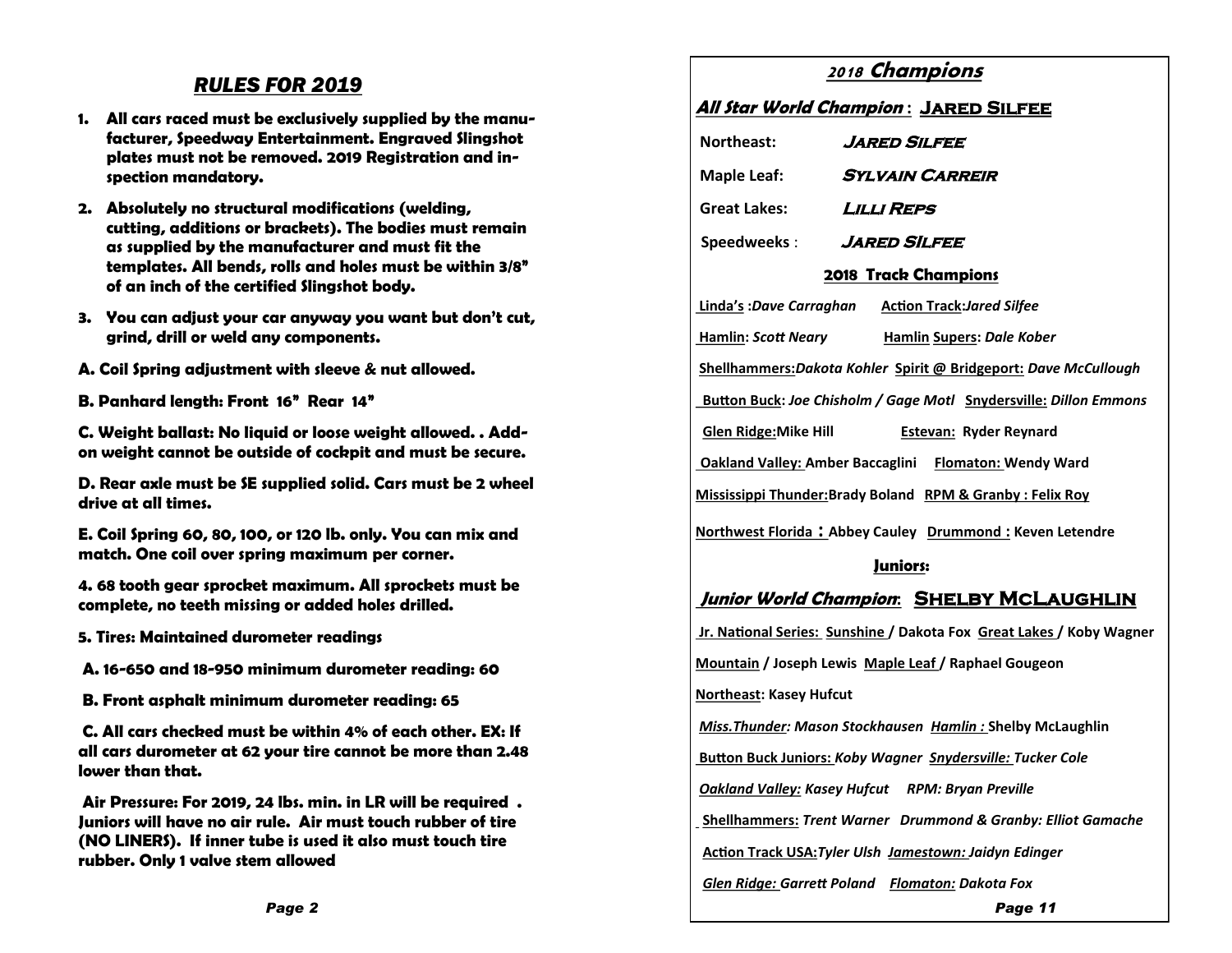**This will keep the engine oil from getting milky. (DO NOT race with milky oil) DO NOT race with engine under 200 degrees. Engine rebuild should be every 25-40 races. Suggested valve settings are 0.010 for intake & 0.012 for exhaust.**

**Fuel Pressure: Fuel pressure should be set at 3 to 4 lbs. Idle mixture screw should be set at 2 1/2 to 3 1/2 turns out.**

**Chain : Chain alignment should be done with great precision. Make sure crankshaft is square with the rear axle. Hold a straight edge on the outside of the gear to line up the axle gear with the clutch gear. The chain must be kept with 1/4-1/2 of free play.FYI:Chain life can be extended by soaking chain in engine oil. Oil chain after each time on the track. Do not get oil on the clutch. To remove the chain from the car or replace, remove LS bearing cam bolts and slide through gap. The spare chain can be slid through in a pinch. Chain life is approximately 10-15 races.**

**Any part not covered in 2019 Rulebook will be clarified at time of car inspection or in supplied photos. Race team is responsible for all lab costs if fuel test fails. Parts must be used and sold by SE.**

#### World Championship Info:

 Both All Stars and Juniors will have their World championships decided by the following 3 criteria:

1.Highest point standing in weekly or national series points.

2.Best weekend average after attending 2 Super National weekends .

**3.Points earned during the World Series of Dirt Championship weekend. Each race counts separately** 

 **Super National Regions: (Mid Atlantic)** 

 **(Canada) (Sunshine)** 

 **(Great Lakes) (Mountain)** 

 **Juniors must be All Star weight legal if running in an All Star event.**

**Tires: Carlisle/DURO branded SYS, dealer purchased only**

**A. 16 X 6.50 only LS tire allowed. No tire softeners.**

**B. All legal Slingshot tires allowed on RS: 16 x 6.50, 18X 8.50 or 18 X 9.50 DURO or Carlisle, Sawtooth, both front and rear. No adding grooves or siping is allowed.** 

**C. All Slingshot tires may be used on all racing surfaces. Except sawtooth must be used on RR for asphalt racing** 

**Wheels: Aluminum right rear is mandatory and is the only wheel used for right rear. Only Slingshot steel wheel on other 3 corners. Wheel covers allowed on all 4.**

**NO welded reinforcement on any wheel will be permitted at all. RR wheel reversal is not allowed.** 

**Clutch: Only 2 clutches are legal.**

**SE Manufactured 4 Shoe 40 Chain or Noram 1800 Series clutch allowed;Springs as supplied by SE.**

**Front Axle: Maximum caster is 5 degrees. No cutting or welding of front axles. Must be purchased from an authorized dealer and made by Speedway Ent. Halving of damaged axles is done at SE.**

**Body: No body older than 2011 will be legal. Side cage visors must not exceed more than 5" below top of the cage and may not break outside cage lines.** 

**Brakes: Hydraulic (Wilwood) and mechanical systems are allowed. All components must be used as supplied by an official Slingshot dealer. All must remain stock with no modifications and purchased from a certified dealer. Any pad legal. Brake air ducts allowed.**

**Brake Rotor: Must not be any thinner than 5/16" or have more than 4 -1 1/4" lightening holes.**

**Engine: Briggs & Stratton Vanguard SE built engines only. WIRE SEALS mandatory. 3 metal stamp seals are not legal. Cylinder head sheet metal can be removed**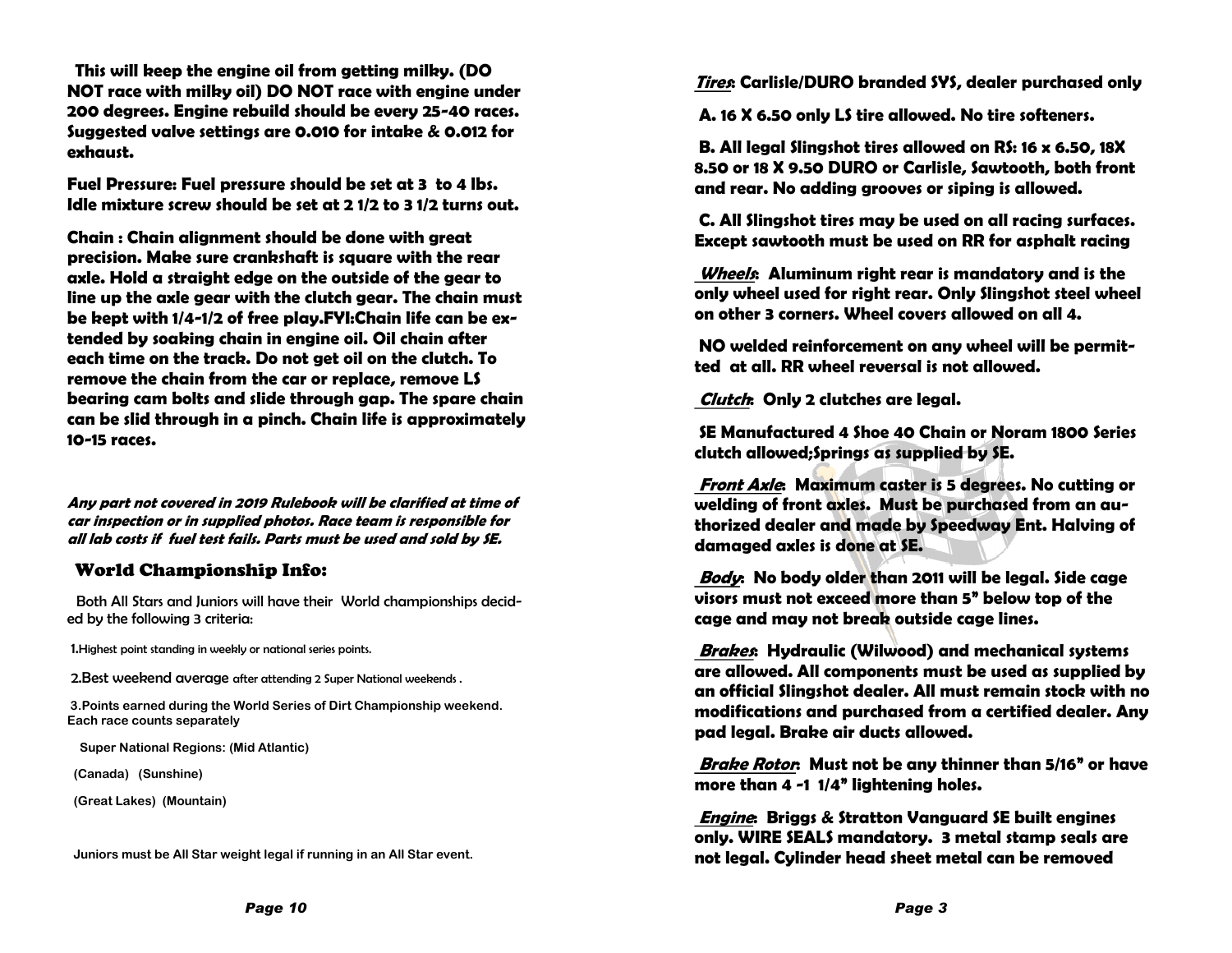**B. No modifications to engine. No oil additives.**

**C. The only allowable adjustments are idle, speed jets, valve lash, carb jets, valve spring shimming, spark plug and flywheel timing.**

**D. All replacement parts for Model 35 must be original Briggs & Stratton manufactured engine parts (no grinding, polishing, lightening, changing size or location of any part).**

**E. Only K&N RD-0720 or RU 0830 Air Filters allowed.** 

**Fuel: No additives including fuel lubes, must pass test given. 99% pure alcohol only. Loss of points and wins if failed.**

**Clutch: Clutch must remain as supplied with no modifications to drum, driver or shoes. Only a 10 tooth driver #40 chain is mandatory. Chain oilers will be allowed.**

**Carburetor: Must remain stock appearing without any external modifications. NO material can be removed or added. Air bleed holes and jet size may be modified. Multiple carb spacers may be used but must match inside stock dimensions. Absolutely no plastic fuel lines or filters.**

**Carb. airflow cannot be improved or altered, using only stock butterflies & screws. Carb stack flange base may be altered. No material can be added.**

**Intake manifold area can be ground & polished 5/8" above and below the carb. manifold spacer. Casting marks must remain.**

**Slingshot approved mufflers are mandatory. Muffler must be attached to end of exhaust pipe. No modifications. Exhaust fins must be no farther apart than 1/4". All exhaust must go through muffler. Muffler must be in working order and mounted to start all events. 9/16" hole max at end of muffler.** 

**All engine work other than allowable adjustments must be done by Speedway Entertainment and seals must be intact. A \$250.00 fine will imposed for each seal infractio***n.*

**especially headers, lug nuts, radius rod bolts, motor plate and clutch bolts.**

**Brakes:Re-adjust and check brakes after every event. Move the arm on the caliper and back it off the 1/4" jam bolt 3-5 turns. Turn large spanner nuts clockwise until brakes have a slight drag on rotor. Tighten jam bolt with bottom as far towards the rear of car as possible, then adjust stop at pedal. Place grease between plunger and back of shoe every 5 races to prevent sticking.**

**Carburetor: Carb is modified for alcohol. Do not use stock carb or parts. Keep carb clean and free of dirt when removing. Take fuel line off on the inlet side of filter. Alcohol will gel if you let it sit more than 2-3 days. Run car every 2-3 days to circulate fuel or it can be drained and gas can be filled into the carb, through the fill line. If carb doesn't work properly at first, It must be completely disassembled and blown out thoroughly with compressed air. Float must be checked for correct height. When carb is held upside down float must be level with the base of up 1-2 degrees. If float is angled down fuel will bypass needle and fuel will come out top vent tube. (Do not plug vent) Rubber bowl gasket will expand when removed, wait about 7 minutes to return to size. Have a spare ready. Main jets are behind 12MM screws. Jet number must be checked with number drill. Stock is between.063 & .065. Spare carb is advised.**

**Engine :5-30 syn. oil is advised after a 1 race break-in. Do not use heavier oil or additives. Oil level to be 1/2 full to full on the stick and must not be milky. Do not clean the inside of the blower housing with a high pressure hose. Line up exhaust gaskets with the header. Set coil gap with a business card. If car is running on 1 cylinder remove diode wire between coil. If it runs on both cylinders, replace wire. Coil work on ground only. Do not hook positive wire to coil terminal on side cover.**

**When starting engine be sure the rear wheels are off the ground. On cold days under 50 degrees turn both idle screws to 1 out and cover blower inlet to warm engine quicker. Once CHT is up to 180,idle screws are to be returned to 3 turns out**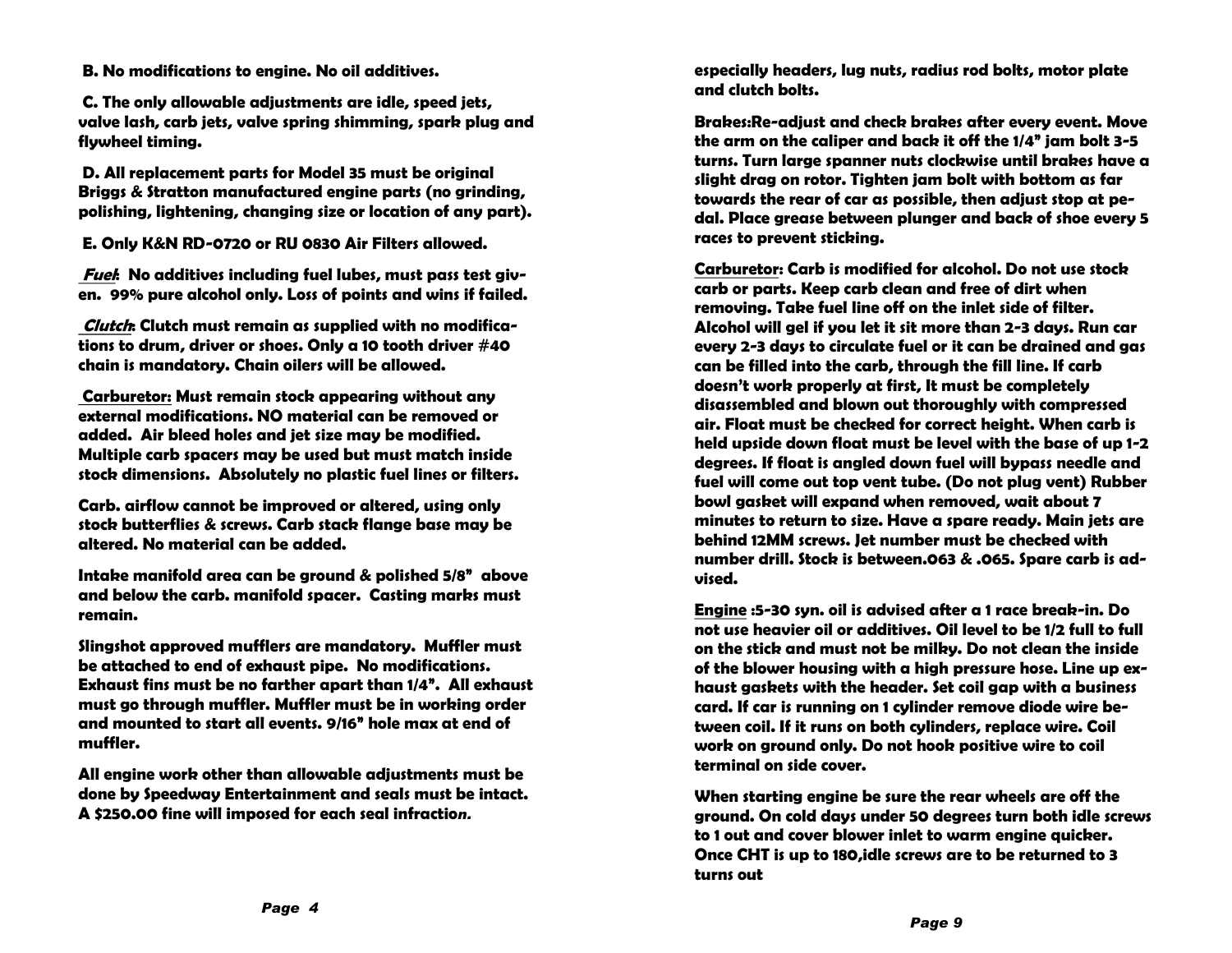*9.Front Axle : Make sure front axle is square. Measure from crossbar back to axle.*

*10. Wheelbase : RS will always be longer than LS by 1/2" to 1 1/2".*

*11.Front Radius Rods: Must be bind free.*

*Leave 1/16" —1/8" gap at front radius rod bolt.*

*12.Be sure all suspension parts are lubed and bind free*

*13.Coil Springs: 1/8—1/5 mi. LF 60 / RF 80*

 *1/4—1/3 mi. LF 80 / RF 80*

*Soften corner for more bite.*

*14.Gearing : Maximum of 6100 RPM's.*

*1/10—1/7 mi. track 5.90—6.40*

| 1/5 mi track  | $5.55 - 5.75$ |
|---------------|---------------|
| 1/4 mi. track | $4.90 - 5.20$ |
| 1/3 mi. track | 4.50 - 4.80   |

*DO NOT turn engine over 6100 RPM's .A rev limiter is suggested.68 tooth gear maximum.Sprockets must be used as supplied,no added holes or missing teeth.*

## Maintenance…

SlingshotSTM *are real race cars and must be treated as such to be competitive. If you are unsure about anything posted in this manual, contact a certified Slingshot<sub><i>M***</sub> dealer for</sub>** *assistance. Illegal performance enhancement will be dealt with accordingly.*

*A clean car will assist in your maintenance program.*

*All moving parts such as heims, throttle bellcrank, throttle shaft, etc. must be lubed with WD-40 or equivalent. All grease fittings should be greased every race.*

*Make sure all nuts and bolts are tight after every race,*

*Page 8*

**Speedway Ent. has the right to impound any engine or car for complete evaluation. Any part found not to be within the rules will not be returned to competition and team will lose all points.**

**Alternator must be in working order at all times and all 12 magnets on flywheel must be in place for cars under 810lbs.**

 **17.2 lb New style steel flywheel does not have to run alternator and car weight can be min. 740 lbs lighter old style steel flywheel will be illegal for 2021**

All bumpers, front axles, etc. must be Slingshot<sub>TM</sub> certified. **Components must remain the exact dimensions and thickness of the original. Steel or aluminum heim ends will be allowed.** 

**All chassis repair must be performed by Speedway Ent.**

**Weight: Minimum car weight after race with driver must be 750.All added weight must be bolted to weight tabs and cannot extend past cockpit.Aluminum Flywheel is allowed for cars weighing over 810 lbs.Junior weight will be 695 min.**

**Shocks : SE stamped Bilstein . 4 Bilsteins must be used. Helper springs or coil rubbers allowed. OEM shock use only.**

**Fuel Cells: Mandatory for all events .No bolted on plastic tanks will be allowed. No added weight allowed in tank. Cap flange must have retaining ring inside tank.**

**Top finishers may be asked to use track supplied fuel.**

**SlingshotTM manufacturer reserves the right to reject any car from competition with penalties possibly forthcoming .**

**All protests must be in writing to Speedway Entertainment**

**Rule infraction penalties : Any fuel, engine seal or internal engine violation will result in loss of all tour points and parts.Violation could result in all season points loss pending severity.Other rule violations will result in loss of illegal part (s), DQ and points for that night.**

**Car inspection must be done by Slingshot dealer,tour or track tech official or at Speedway Entertainment.**